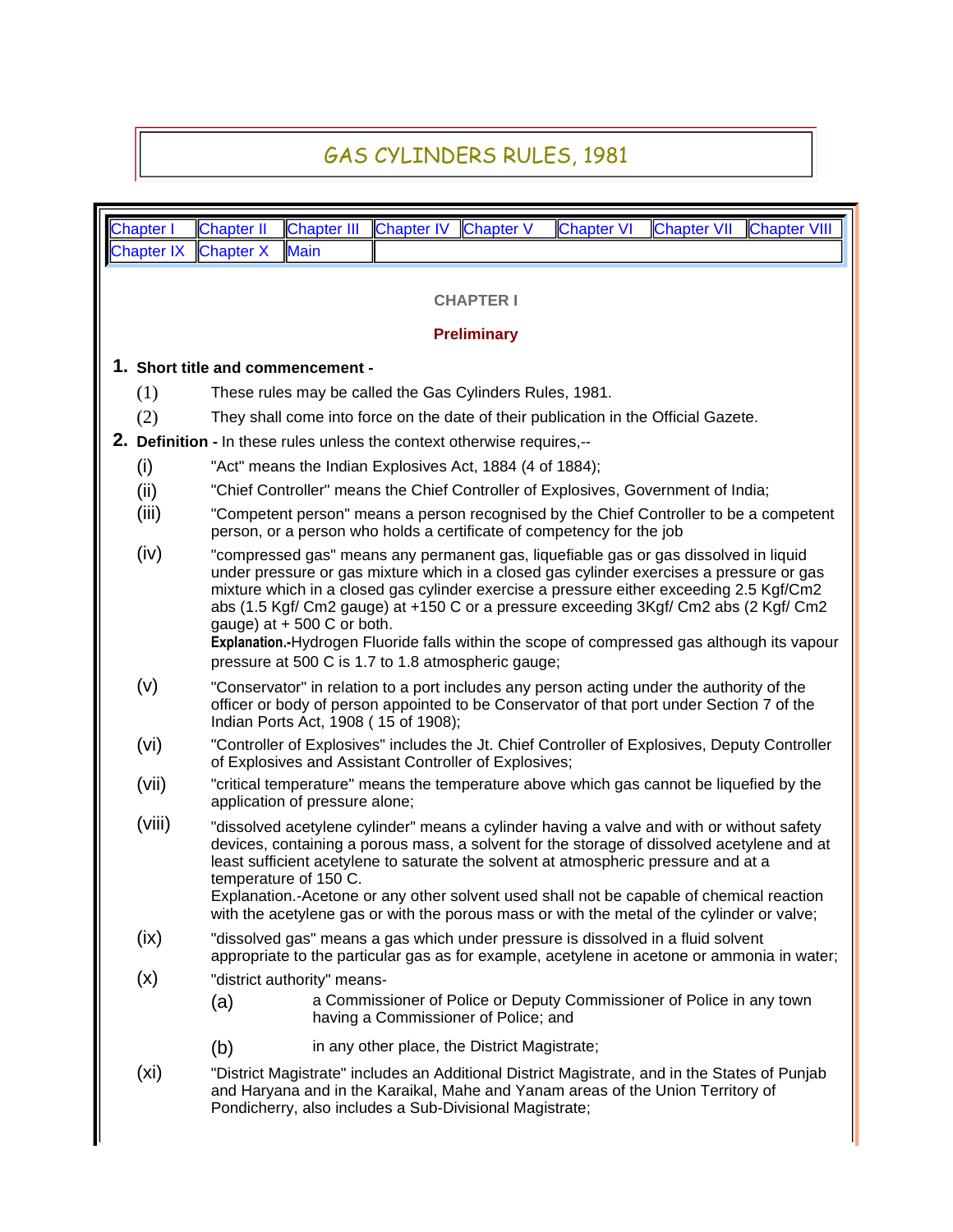- (xii) "filling pressure" means the maximum permissible gauge pressure, converted to + 150 C, at which a gas cylinder for permanent gas or gas dissolved under pressure can be filled;
- (xiii) "filling ratio" means the ratio of the weight of a liquefiable gas introduced in the cylinder to the weight of the water the cylinders will hold at 150 C;
- (xiv) "flammable gas" means any gas which, if either a mixture of 13 per cent or less (by volume) with air forms a flammable mixture or the flammability range with air is greater than 12 per cent regardless of the lower limit and these limits shall be determined at atmospheric temperature and pressure Explation.-"Flammability range" means the difference between the minimum and maximum percentages by volume of the gas in mixture with air that forms a flammable mixture;.
- (xv) "Form" means a Form set forth in Schedule V'
- (xvi) "Gas cylinder" or "cylinder means any closed metal container intended for the storage and transport of compressed gas, designed not to be fitted to a special transport or undercarriage, and having a volume exceeding 500 ml but not exceeding 1000 litres;
- (xvii) "high pressure liquefiable gas" means a liquefiable gas having a critical temperature between - 100 C and + 700 C.
- (xviii) "hydrostatic stretch test" means subjecting the cylinder to a hydrostatic pressure equal to the test pressure of the cylinder and recording the permanent stretch undergone by the cylinder;
- (xix) "hydrostatic test" means the test to which a cylinder is subjected to a hydrostatic pressure equal to the test pressure of the cylinder;
- (xx) "import " means bringing into India by land, sea or air;
- (xxi) "inspecting authority" means a person having qualifications and wide experience in the filed of design, manufacture and testing of gas cylinders and recognised by the Chief Controller as authority for inspection and certification of gas cylinder;
- (xxii) "installation" means any premises wherein any place has been specially prepared for the manufacture (filling) or storage of compressed gas cylinders;
- (xxiii) "liquefiable gas" means a gas that may be liquefied by pressure at -- 100 C but will be completely vaporised when in equilibrium with normal atmospheric pressure (760 mm. Hg) at 300 C;
- (xxiv) "low pressure liquefiable gas" means a liquefiable gas having critical temperature higher than  $+ 700$  C;
- (xxv) "manufacture of gas" means filling of a cylinder with any compressed gas and also includes transfer of compressed gas from one cylinder to any other cylinder;
- (xxvi) "permanent gas" means a gas whose critical temperature is below -- 100 C that is to say a gas which cannot be liquefied under any pressure at a temperature above -- 100 C;
- (xxvii) "Schedule" means the Schedule annexed to these rules;
- (xxviii) "tare weight" in relation to,
	- (1) acetylene cylinder means the weight of the cylinder together with any fittings, permanently attached and includes the weight of valve any safety device, porous mass, requisite quantity of solvent for dissolving acetylene, and the weight of acetylene gas saturating the solvent at atmospheric pressure and temperature of 150 C.
	- (2) liquefiable gas cylinder means the weight of the cylinder together with any fittings permanently attached thereto and includes the weight of valve.
	- (3) Permanent gas cylinder means the weight of the cylinder together with any fittings permanently attached thereto.
- (xxix) "test pressure" means the internal pressure required for the hydrostatic test or hydrostatic stretch test of the cylinder, as follows:--
	- (1) For permanent and high pressure liquefiable gases. It should be calculated from the following:
		- 200. t. Re

Ph = -----------------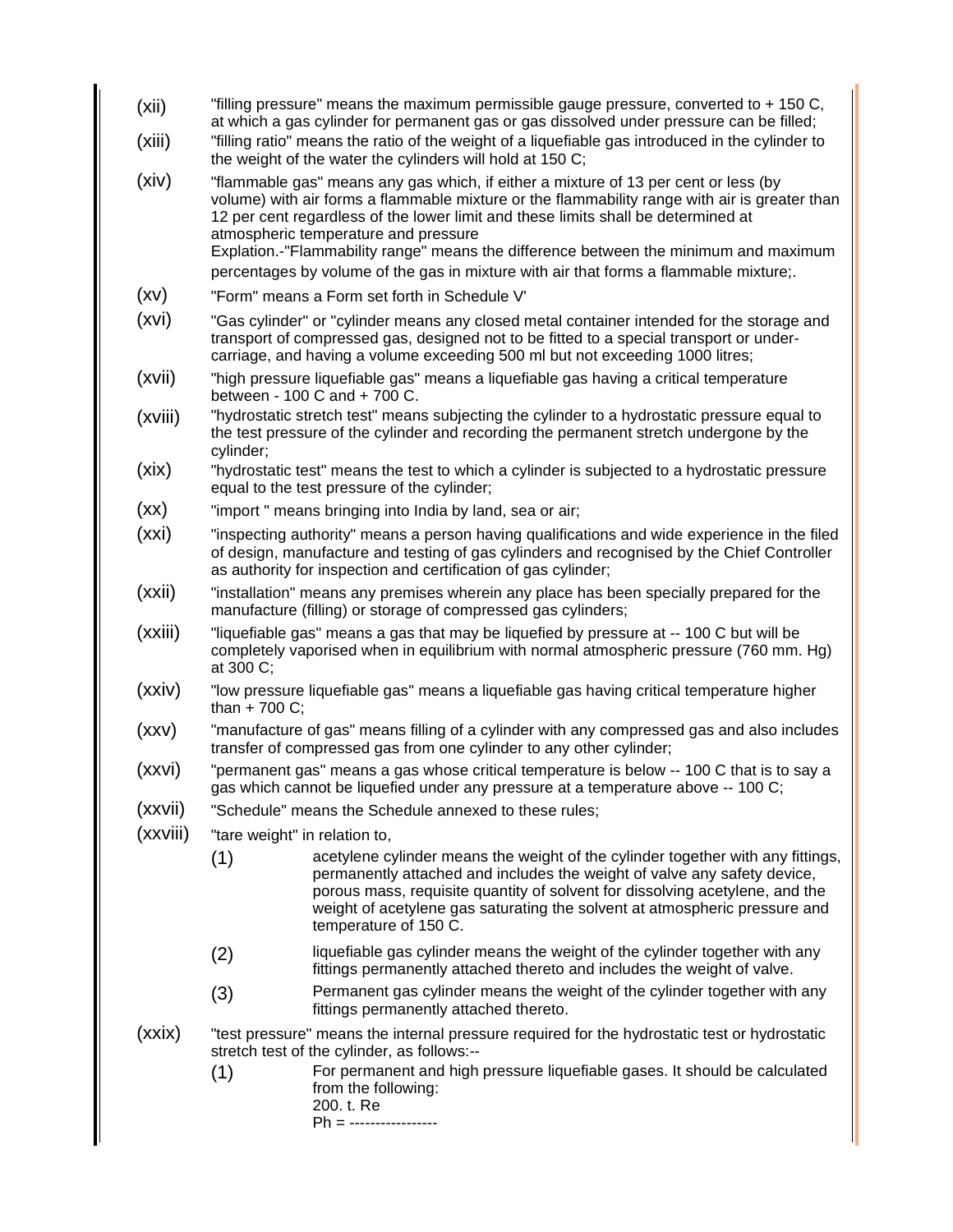1.25 (Do-t)

where

Ph = Test pressure in Kgf/Cm2

Do= Outside diameter of the cylinder in mm.

t = Minimum calculated wall thickness of the cylinder shell in mm. Re= Minimum specified yield strength of the material of cylinder in Kgf/mm2. It is limited to 75 per cent of the minimum value of the tensile strength for quenched and tempered cylinder, provided that the value of test pressure shall not exceed 80 per cent of the yield strength.

- (2) For low pressure liquefiable gas-One and a half times the saturated vapour pressure of the gas at 650C or as specified in IS:8867, whichever is higher.
- (xxx) "transport" means the moving of a cylinder filled with any compressed gas from one place to another;
- (xxxi) "water capacity" means the volume of water in litres, a cylinder will hold at 150 C.;
- (xxxii) "working pressure for low pressure liquefiable gas" means the saturated vapour pressure at 650 C;

Explanation.-For the values of saturated vapour pressure of different gases see IS:3710;

- (xxxiii) "working pressure for permanent gas" means the internal pressure of the gas in the cylinder at a temperature of 150 C;
- (xxxiv) "yield strength" means the stress corresponding to a permanent strain of 0.2 per cent of the original gauge length in a tensile test. For practical purpose it may be taken as a stress at which elongation first occures in the test piece without the increase of load in a tensile test.

## **CHAPTER II**

## **General Provisions**

- **3.** Filling, possession, import and transport of cylinders.-
	- (1) No person shall fill any cylinder with any compressed gas or import, possess or transport any cylinder so filled or intended to be filled with such gas unless:--
		- (a) such cylinder and its valve have been constructed to a type and standard specified in Schedule I as amended from time to time by an order issued by the Chief Controller;
		- b) the test and inspection certificates issued by the inspection authority in respect of cylinder and its valve are made available to the Chief Controller and prior approval of the said authority is obtained.
	- (2) The test and inspection certificates required to be obtained from the inspecting authority in respect of cylinders and valves inspected and certified by it in accordance with the approved design and specification or code shall give the information included in Schedule II.
	- (3) "Form" means a Form as given in the Second Schedule;
		- (a) the cylinder has passed the hydrostatic test or hydrostatic stretch test, as the case may be, within the period specified in these rules and the pressure applied during the test shall be the test pressure marked on the cylinder;
		- (b) the cylinder is not filled with-
			- (i) any liquefiable gas in excess of the filling ratio specified in IS:3710;
			- (ii) any permanent has at a pressure in escess of the pressure for which the cylinder is designed;
		- (c) a separate record of the cylinder tested and filled is maintained at the filling station;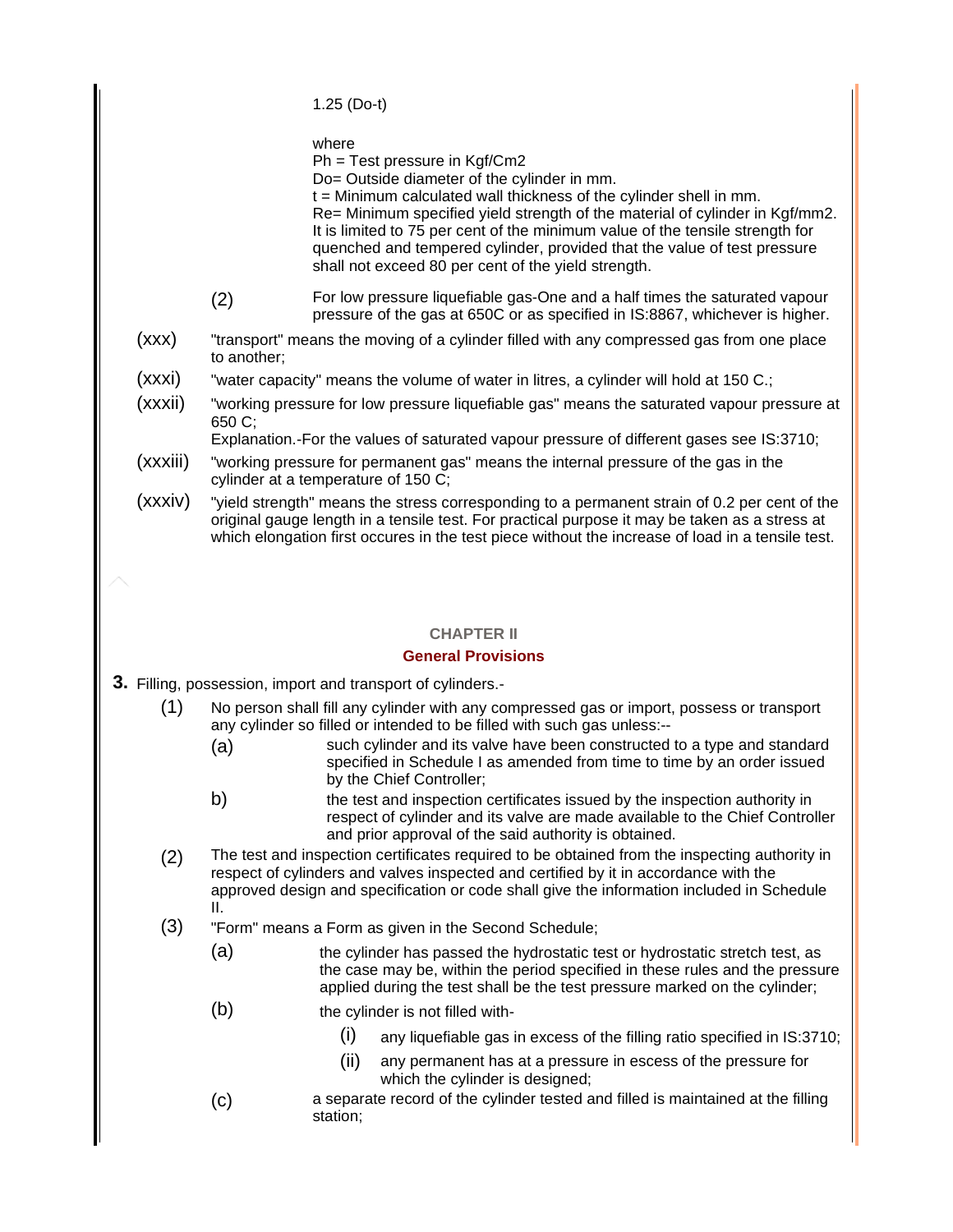- (d) the filled cylinders are removed from the filling station and shipped off as expeditiously as possible.
- **4.** Valves.-
	- (1) Valves fitted to gas cylinders shall comply in all respects with the following specifications namely:--
		- (a) in respect of industrial gas cylinders, IS:3224;
		- (b) in respect of medical gas cylinders, IS:3745;
		- (c) in respect of cylinders used with breathing apparatus, IS:7302 as amended from time to time;
		- (d) in respect of cylinders used for filling liquefied petroleum gas, IS:8776 for cylinders of water capacity not exceeding 5 litres and, IS: 8737 for cylinders of water capacity exceeding 5 litres:

Provided that the Chief Controller may, if he is of opinion that it is necessary so to do in the public interest, permit the use of valves not conforming to any of the specifications.

- (2) Valves fitted to Carbon Dioxide cylinders shall be provided in the body with a safety release consisting of softened copper disc so arranged as to burst at a pressure between 200 kg/cm2.
- (3) Valves for cylinders containing flammable gases not listed in IS:3224 shall have outlets provided with left handed screw threads for the pipes or other connections.
- (4) All other valves shall have outlet with right-handed screw threads.
- (5) The valves shall be attached to the cylinder neck by screwing and not by making any permanent attachment or inserting adopter in between.
- (6) The design of spindle operated valves shall be such that when fitted to the cylinders it shall not be possible to withdraw the spindle under normal operating conditions.
- **5.** Safety relief devices.-
	- (1) Cylinders manufactured n India, if fitted with safety relief devices in their bodies, shall have such safety devices manufactured and maintained in accordance with IS:5903
	- (2) Cylinders containing obnoxious or poisonous gases shall not provided with any safety device.

Explanation.-For the purpose of this sub-rule, "obnoxious or poisonous gases" include Carbon Monoxide, Hydro-Cyanic Acid, Hydrogen Chloride, Hydrogen Bromide, Hydrogen Fluride, Sulphur Dioxide, Chlorine, Methyl Bromide, Nitrogen Tetroxide, Nitrosyl Chloride, Town gas, Hydrogen Sulphide, Carbonyl Chloride (Phosgene), Cynogen, Cynogen Chloride, Fluorine and Carbon Oxychloride

(4) Cylinders manufactured in foreign countries, approved for use in this country, if fitted with safety relief devices shall have these devices fully maintained in accordance with requirements of the specification to which they were originally made.

## **6.** Marking on cylinders.-

- (1) Marking generally:
	- (a) Every gas cylinder shall be clearly and permanently marked in accordance with following conditions by stamping, engraving or similar processes:
		- (i) on the shoulder of the cylinder which shall be reinforced by forging or other means, or
		- (ii) on such a part which is inseparably bound with the cylinder and which is not or only negligibly effected by the stresses due to the gas pressure within it.
	- (b) The name plate shall not be affixed to the cylinder by soldering if there is a risk of corrosion or embrittlement.
	- (c) In conjunction with the original marking, space shall be provided for stamping the test date obtained at the periodic inspection.
	- (d) Markings shall be so carried out and the letters and numerals used shall be of such shape and size that the marking is clear and easily readable and does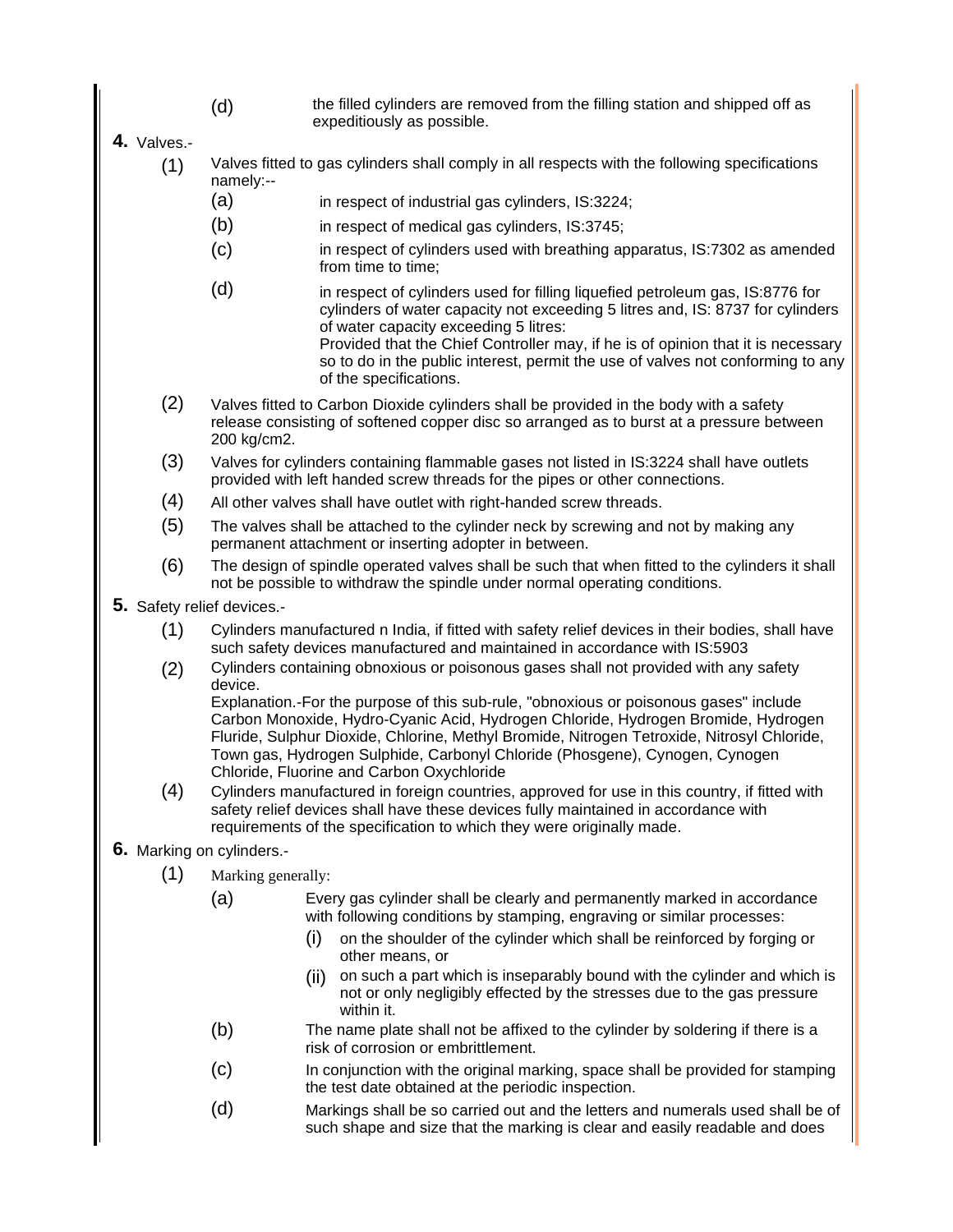not give place for misreading.

- (2) Marking on permanent and liquefiable gas cylinders:
	- (a) Every cylinder shall be marked with the following markings, namely:--
		- Manufacturer's, owner's and inspector's marking and rotation number (these markings shall be registered with the Chief Controller);
		- (ii) specification to which the cylinder has been made:
		- (iii) a symbol to indicate the nature of heat treatment given to the cylinder during manufacture or after repairs;
		- (iv) the date of the last hydrostatic test or hydrostatic stretch test, as the case may be, with the code mark of recognised testing station where the test was carried out. The code mark shall be registered with the Chief Controller. In the case of liquefied petroleum gas cylinders, the quarter and the year of test shall be given as an additional marking in a neck or on a shoulder plate;
		- (v) working pressure and test pressure;
		- (vi) tare weight; Explanation.-In the case of liquefiable gas cylinders, tare weight shall include the weight of valve fitted to the cylinder. The weight of the valve shall be indicated separately;
		- (vii) water capacity.
	- (b) All the markings, except the manufacture's markings, which may be on the base, shall be stamped on the neck end of the cylinder.
- **7.** Markings on valve.-Valves fitted to the cylinder shall be clearly and durably marked in accordance with the following provisions by stamping, engraving or similar processes:
	- (i) the specification of the valves;
	- (ii) year and quarter of manufacture;
	- (iii) manufacturer's symbol;
	- (iv) working pressure
	- (v) the name or chemical symbol of the gas for which the valve is to be used;
	- (vi) the type of screw threads on the outlet, namely left handed (L.H.) or right handed(R.H.);
	- (vii) Inspector's stamp;
	- (viii) Where dip tubes are provided, special indications shall be given by a clear and durable marking on the valve or on a badge fixed between the valve and the cylinder. The total length in mm. Of the tube shall also be indicated.

Identification colours.-

- ( 1) Every person filling any cylinder with any compressed gas shall, before it is stored or despatched, see that the cylinder is painted with appropriate identification colours specified in IS:4379 for industrial cylinders and IS:3933 for medical cylinders.
- $(2)$  Cylinders used for new gases and gas mixtures for which identification colours are not provided in sub-rule (1) shall be painted with the colouors indicated in the following table, namely:--

| Name of the gas contained in Colour of the<br>the end of Cylinder | cylinder shell | Colour of band at neck cylinder                  |
|-------------------------------------------------------------------|----------------|--------------------------------------------------|
|                                                                   |                |                                                  |
| Non-flammable and nontoxic                                        | l White        |                                                  |
| Non-flammable but toxic<br>lcolour                                | White          | Yellow (IS Standard Colour No.356).              |
| Flammable but nontoxic<br>other Colour Than the LPG               | White          | Red (IS Standard Colour Than the LPG<br>No.537). |
| Flammable and toxic                                               |                | Red and Yellow (IS Standard Colour               |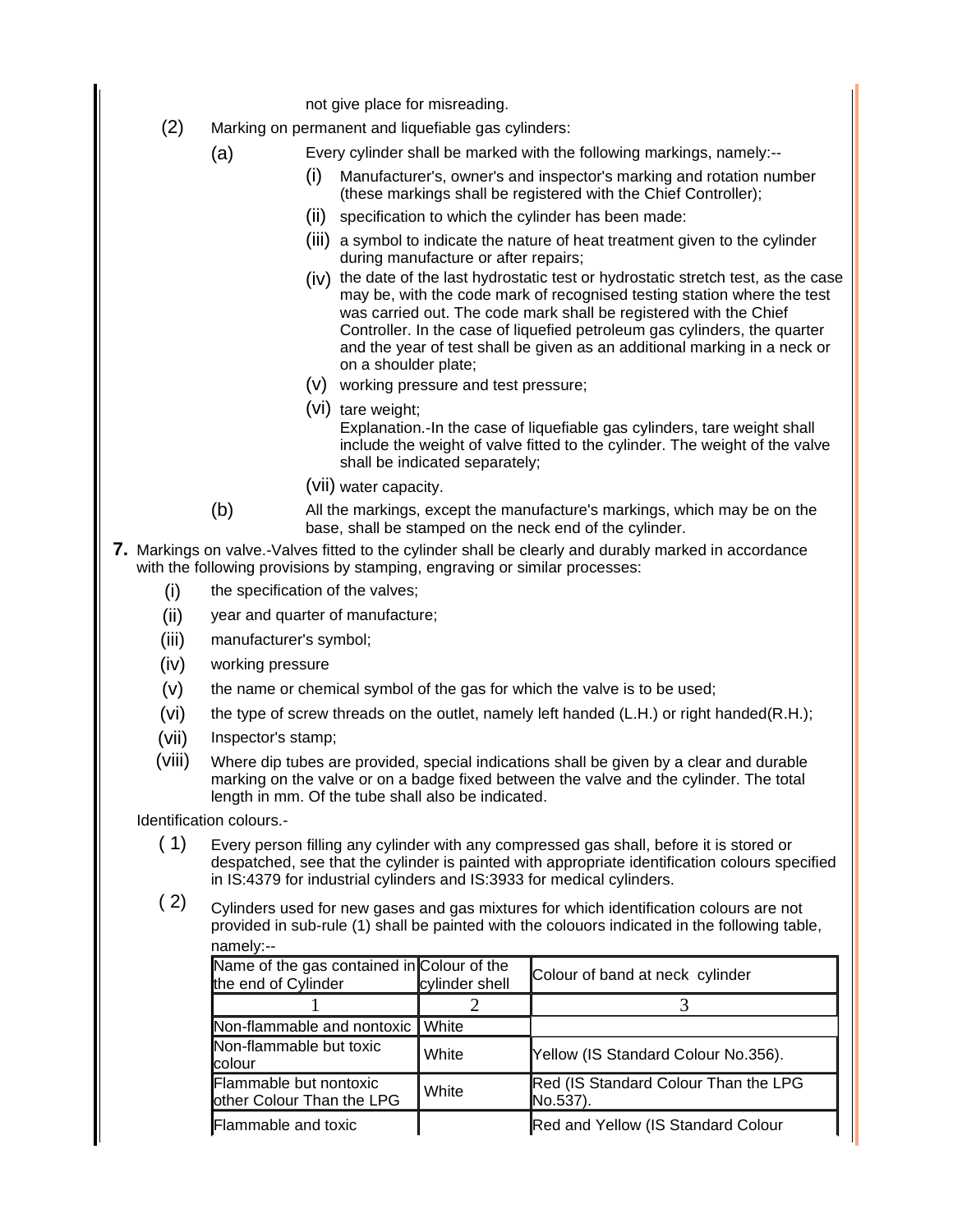|                                                        | Standard                                                                                                                                                                                                                                                                                                                                                                                                                |                                                                                                                                                          | White                                                                                                                                                                                                                                             | Nos.537 and 356)                                                                                                                                                                                                                                                                                               |  |  |  |  |  |  |
|--------------------------------------------------------|-------------------------------------------------------------------------------------------------------------------------------------------------------------------------------------------------------------------------------------------------------------------------------------------------------------------------------------------------------------------------------------------------------------------------|----------------------------------------------------------------------------------------------------------------------------------------------------------|---------------------------------------------------------------------------------------------------------------------------------------------------------------------------------------------------------------------------------------------------|----------------------------------------------------------------------------------------------------------------------------------------------------------------------------------------------------------------------------------------------------------------------------------------------------------------|--|--|--|--|--|--|
|                                                        | casual use of the particular gas mixture.                                                                                                                                                                                                                                                                                                                                                                               |                                                                                                                                                          |                                                                                                                                                                                                                                                   | Explanation.-Cylinders intended for gas mixtures can be marked with the words "Gas Mixture" or<br>"Mixed Gas". In addition, the cylinders shall be marked with the names (symbols if necessary) of the<br>components use of the particulars gas mixture, or by painting, if the cylinders are intended for the |  |  |  |  |  |  |
| (3)                                                    | No person shall in any way interfere with or change the colour painted on a gas cylinder:<br>Provided that nothing in this sub-rule shall be deemed to prohibit the re-painting of a<br>cylinder with the identification colour painted on it when it is required for the maintenance<br>of the cylinder or when a cylinder is converted from one gas service to another gas service<br>in accordance with these rules. |                                                                                                                                                          |                                                                                                                                                                                                                                                   |                                                                                                                                                                                                                                                                                                                |  |  |  |  |  |  |
| "WARNING"                                              |                                                                                                                                                                                                                                                                                                                                                                                                                         |                                                                                                                                                          |                                                                                                                                                                                                                                                   |                                                                                                                                                                                                                                                                                                                |  |  |  |  |  |  |
| Gas Cylinders, Rules, 1981                             |                                                                                                                                                                                                                                                                                                                                                                                                                         |                                                                                                                                                          |                                                                                                                                                                                                                                                   |                                                                                                                                                                                                                                                                                                                |  |  |  |  |  |  |
| (i)                                                    |                                                                                                                                                                                                                                                                                                                                                                                                                         |                                                                                                                                                          | Do not change the colour of this cylinder.                                                                                                                                                                                                        |                                                                                                                                                                                                                                                                                                                |  |  |  |  |  |  |
| (i)                                                    |                                                                                                                                                                                                                                                                                                                                                                                                                         | This cylinder should not be filled with any gas other than the one it now contains.                                                                      |                                                                                                                                                                                                                                                   |                                                                                                                                                                                                                                                                                                                |  |  |  |  |  |  |
| (iii)                                                  |                                                                                                                                                                                                                                                                                                                                                                                                                         | same room in which it is kept.                                                                                                                           |                                                                                                                                                                                                                                                   | No flammable material should be stored in the immediate vicinity of this cylinder or in the                                                                                                                                                                                                                    |  |  |  |  |  |  |
| (iv)                                                   |                                                                                                                                                                                                                                                                                                                                                                                                                         |                                                                                                                                                          |                                                                                                                                                                                                                                                   | No oil or similar lubricant should be used on the valves or other fittings of this cylinder.                                                                                                                                                                                                                   |  |  |  |  |  |  |
| (v)                                                    |                                                                                                                                                                                                                                                                                                                                                                                                                         |                                                                                                                                                          |                                                                                                                                                                                                                                                   | Please look for the next date of test, which is marked on a metal ring inserted between the<br>valve and the neck of the cylinder, and if this date is over, do not accept the cylinder.                                                                                                                       |  |  |  |  |  |  |
| 10. Restriction on delivery or despatch of cylinders.- |                                                                                                                                                                                                                                                                                                                                                                                                                         |                                                                                                                                                          |                                                                                                                                                                                                                                                   |                                                                                                                                                                                                                                                                                                                |  |  |  |  |  |  |
| (1)                                                    |                                                                                                                                                                                                                                                                                                                                                                                                                         |                                                                                                                                                          | compressed gas cylinders without a licence.                                                                                                                                                                                                       | No person shall deliver or despatch any cylinder filled with any compressed gas to any<br>other person in India who is not the holder of a licence to possess such compressed gas<br>cylinders or his authorised agent unless he is exempted under these rules to possess such                                 |  |  |  |  |  |  |
| (2)                                                    | gas cylinders delivered or despatched by a person under sub-rule (1) shall be of the type<br>for which he is licensed and shall not exceed the quantity which the person to whom it is<br>delivered or despatched is authorised to possess under these rules.                                                                                                                                                           |                                                                                                                                                          |                                                                                                                                                                                                                                                   |                                                                                                                                                                                                                                                                                                                |  |  |  |  |  |  |
| (3)                                                    |                                                                                                                                                                                                                                                                                                                                                                                                                         |                                                                                                                                                          |                                                                                                                                                                                                                                                   | Nothing in sub-rule (1) and (2) shall apply to the delivery or despatch of gas cylinders to<br>the defence forces of the Union, port authorities or Railway administration.                                                                                                                                    |  |  |  |  |  |  |
|                                                        | leakage in the body of a seamless gas cylinder.                                                                                                                                                                                                                                                                                                                                                                         |                                                                                                                                                          |                                                                                                                                                                                                                                                   | <b>11.</b> Repairing of seamless gas cylinders during use.- No person shall repair or cause to repair any                                                                                                                                                                                                      |  |  |  |  |  |  |
| <b>12.</b> Repairing of welded/brazed cylinders.-      |                                                                                                                                                                                                                                                                                                                                                                                                                         |                                                                                                                                                          |                                                                                                                                                                                                                                                   |                                                                                                                                                                                                                                                                                                                |  |  |  |  |  |  |
| (1)                                                    |                                                                                                                                                                                                                                                                                                                                                                                                                         | Welded or brazed cylinder showing leaks at any place other than the welded or brazed<br>seams shall not be repaired and shall be rendered unserviceable. |                                                                                                                                                                                                                                                   |                                                                                                                                                                                                                                                                                                                |  |  |  |  |  |  |
| (2)                                                    |                                                                                                                                                                                                                                                                                                                                                                                                                         |                                                                                                                                                          | In the case of cylinders having welded/brazed seams, repairing of minor defects, such as<br>small weld cracks, pin holes, blow holes, undercuts in welding, leaks at the weld (shown in<br>periodical hydrostatic test) may be allowed provided-- |                                                                                                                                                                                                                                                                                                                |  |  |  |  |  |  |
|                                                        | (i)                                                                                                                                                                                                                                                                                                                                                                                                                     | approved methods;                                                                                                                                        |                                                                                                                                                                                                                                                   | the defects have been removed by grinding, chipping, gouging or other                                                                                                                                                                                                                                          |  |  |  |  |  |  |
|                                                        | (i)                                                                                                                                                                                                                                                                                                                                                                                                                     |                                                                                                                                                          | supervision of a competent person by--                                                                                                                                                                                                            | the repairing is carried out by a certified welder at the premises of a<br>manufacturer of cylinders recognised by the Chief Controller under the                                                                                                                                                              |  |  |  |  |  |  |
|                                                        |                                                                                                                                                                                                                                                                                                                                                                                                                         |                                                                                                                                                          |                                                                                                                                                                                                                                                   | (a) welding if the original seams were welded;                                                                                                                                                                                                                                                                 |  |  |  |  |  |  |
|                                                        |                                                                                                                                                                                                                                                                                                                                                                                                                         |                                                                                                                                                          |                                                                                                                                                                                                                                                   | (b) brazing, if the original seams were brazed;                                                                                                                                                                                                                                                                |  |  |  |  |  |  |

- (iii) the cylinder is properly head-treated after the repairs;
- ( iv) the welded or brazed seams of the cylinder are radiographed if the cylinder was originally required to be radiographed after its manufacture;
- ( v) after repairs and heat-treatment, the cylinder is subjected to the same pneumatic and hydrostatic test or hydrostatic stretch test as was done at the time of manufacture.
- ( 3) Welded or brazed cylinder, before repairing, shall be throughly cleaned and gas-freed or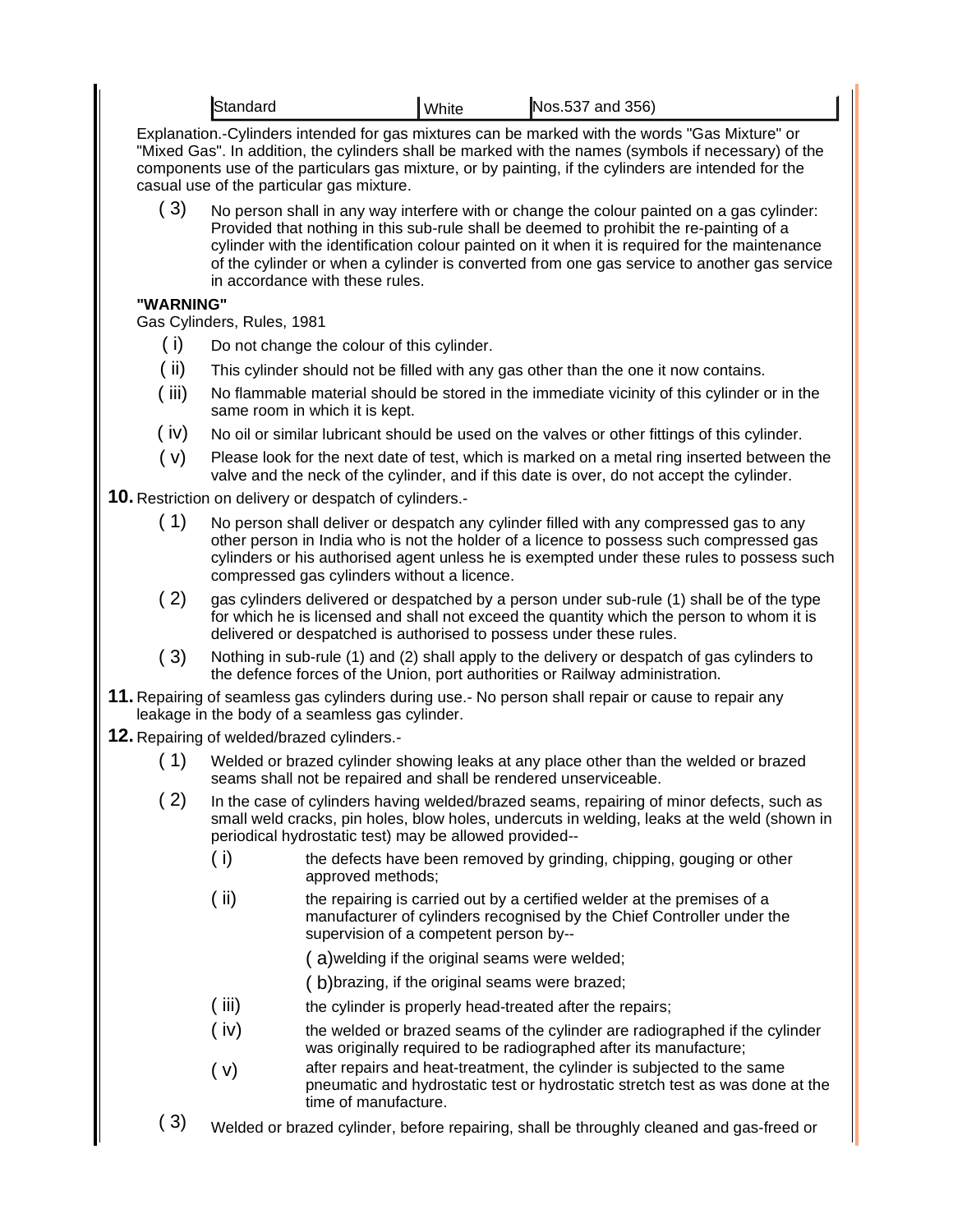otherwise prepared for safely carrying out hot work and certified in writing, by a competent person, to have been so prepared. The certificate shall be preserved for a period of three months and produced to the Chief Controller on demand.

- ( 4) No person shall refill any cylinder which has been repaired under sub-rule (2) with any gas unless a full report on the repairs and test carried out on the cylinder, accompanied by the repairer's certificate of testing are furnished to the Chief Controller and his permission is obtained for its refilling.
- ( 5) Notwithstanding anything contained in sub-rule (2), no repairs shall be carried out to any dissolved acetylene gas cylinder showing leaks in its weld seam.
- **13.** Prohibition of employment of children and intoxicated persons.-No child under the age of eighteen years and no person who is in a state of intoxication shall be employed in loading or unloading or transport of any compressed gas cylinder or in any premises licensed under these rules.
- **14.** Prohibition of smoking, fires, lights and dangerous substances.-
	- ( 1) No person shall smoke and no fires, other than blow pipe flames for repairs, or no articles or substances of flammable nature or liable allowed at any time in proximity to a place where any cylinder for flammable gases is being filled, stored or handled.
	- ( 2) No person in or near any place where cylinders containing flammable gases are filled, stored or handled shall have in his possession any matches, fuses or other appliances for producing ignition or explosion.
- **15.** General precautions.-
	- ( 1) Cylinders together with their valves and other fittings and the fittings and the identification colours under these rules shall always be maintained in good condition.
	- ( 2) No oil or similar lubricant shall be used on any valves or other fittings of any cylinder.
	- ( 3) Save as provided in Rules 12 and 41, no cylinder shall be subjected to any heat treatment or exposed to a high temperature or to the Sun or stored with any other flammable or explosive material.
	- $(4)$  Every cylinder containing compressed gas shall have its valve securely closed to as to prevent leakage. Valves fitted to the cylinders containing Liquefied Petroleum Gas and highly toxic gases like Boron Trifluoride, Carbon Monoxide, Fluorine, Hydrogen Chloride, Cynogen Chloride, Chlorine Trifluoride, Hydrogen Cynide, Hydrogen Fluoride, Hydrogen Sulphide, Methyl Bromide, Nitrogen Tetroxide, Chlorine Ammonia or Sulphur Dioxide shall be provided with security nut on the outlet to act as a secondary means of safeguard against leakage of gas.
	- ( 5) If a leak in the valve cannot be rectified by tightening the gland nut or the spindle, the cylinder shall be removed to an open space where it is least dangerous to life and property and the filler shall be informed.
- **16.** Special precautions against accidents.-
	- ( 1) No person shall commit or attempt to commit any act which may tend to cause a fire or explosion in or about any place where gas under pressure in a cylinder is stored, handled or transported.
	- ( 2) Every person storing compressed gas cylinders and every person in charge of or engaged in the storage handling and transport of such gas cylinders, shall at all times-
		- ( a) comply with the provisions of these rules and the conditions of any licence relating thereto;
		- ( b) observe all precautions for the prevention of accident by fire or explosion;
		- ( c) prevent any person from committing any act referred to in sub-rule (1).
- **17.** Competent person to be incharge of operations.-Every person holding or acting under a licence granted under these rules, shall , whenever cylinders are filled, loaded, unloaded, examined or tested, depute a competent and experienced person to be present and to conduct any of the said operations in accordance with provisions of these rules.
- **18.** Handling and use.-

( 1)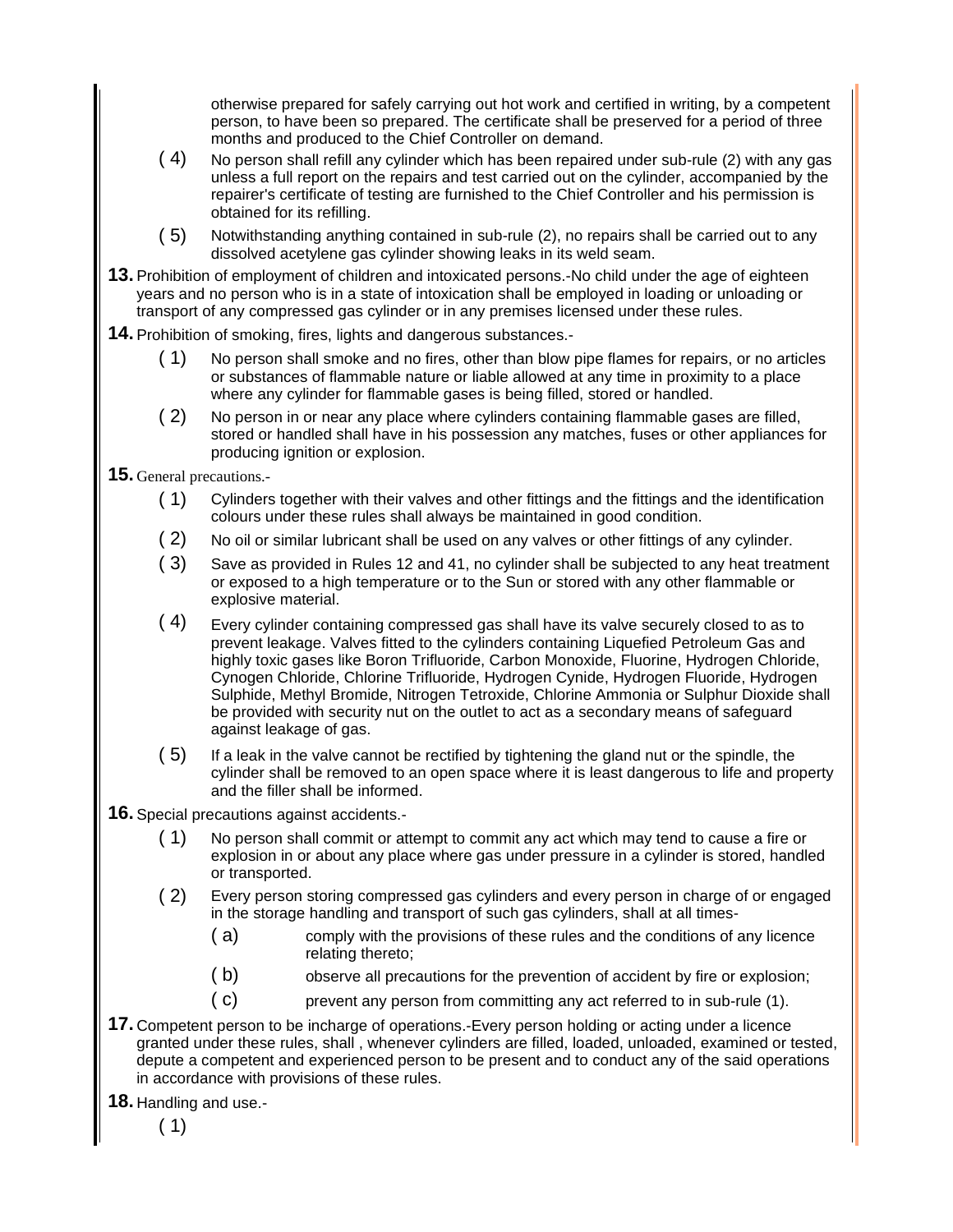Cylinders shall be adequately supported during handling.

- ( 2) Trolleys and cradles of adequate strength shall, as far as possible, be used when moving the cylinders.
- ( 3) The cylinders shall be handled carefully and not be allowed to fall upon one another or otherwise subjected to any undue shock.
- ( 4) Sliding, dropping or playing with cylinders is prohibited.
- ( 5) Liquefied petroleum gas cylinders and cylinders containing liquefiable gases shall always be kept in an upright position and shall be so placed that they cannot be knocked over.
- ( 6) Cylinders used in horizontal position shall be so secured that they cannot roll.
- ( 7) Open flames, lights, lighting of fires, welding and smoking shall be prohibited in close proximity to any cylinder containing flammable gases except those while in use for welding, cutting or heating.
- ( 8) Working places shall not be classified as storage places for the purpose of licensing.

**19.** Restrictions on filling.-

- ( 1) Welded cylinders shall not be used for filling any permanent or high pressure liquefiable gas or highly toxic gases like Boron Trichloride, Carbonyl Chloride (Phosgene), Chlorine Trifluoride, Cyanogen, Cyanogen Chloride, Hydrogen Cyanide, Hydrogen Sulphide.
- ( 2) No cylinder which has once been used for storage and transportation of coal gas shall be used for filling with any other gas.
- ( 3) No cylinder shall be filled with any gas that is capable of combining chemically so as to endanger its serviceability.

**20.** Storage of cylinders.-

- ( 1) Cylinders shall be stored in a cool, dry, well ventilated place under cover, away from boilers, open flames, steam pipes or any potential sources of heat and such place of storage shall be easily accessible.
- ( 2) The storage room or shed shall be of fire resistant construction.
- ( 3) Thin wall cylinders such as liquefied petroleum gas cylinders and dissolved gas cylinders shall not be stacked in a horizontal position.
- ( 4) Cylinders containing flammable gases and toxic gases shall be kept separated from each other and from cylinders containing other types of gases by an adequate distance or by a suitable partition wall.
- ( 5) Cylinders shall not be stored under conditions which will cause them to corrode.
- ( 6) Cylinders shall not be stored along with any combustible material.
- ( 7) Empty cylinders shall be segregated from the filled ones and care shall be taken that all the valves are tightly shut.
- **21.** Electrical installations.-In premises for filling and storing flammable gases in cylinders all electric meters, distribution boards, switches, fuses, plugs and sockets, electric fixed lamps, portable hand lamps and motors, shall be of flame proof construction conforming to appropriate Indian Standard Specifications or such other specification as are approved by the Chief Controller and shall be effective earthed.
- **22.** Purity of gas.-
	- ( 1) Compressed gases shall be free from impurities which are likely corrode the metal of the cylinder or form an explosive substance with it or cause the gases to decompose or explode.
	- ( 2) The gases shall be as dry as is possible and in no instance shall the aqueous phase separate when a liquefied gas is cooled to 00 C.
	- ( 3) Before filling any cylinder with gases like carbon monoxide, coal gas, hydrogen or methane, the gas shall be free from hydrogen sulphide and other sulphurous impurities as far as practicable. The moisture shall be less than 0.00 g/m02 of gas at normal temperature and pressure.
- **23.** Cylinder subjected to the action of fire.-